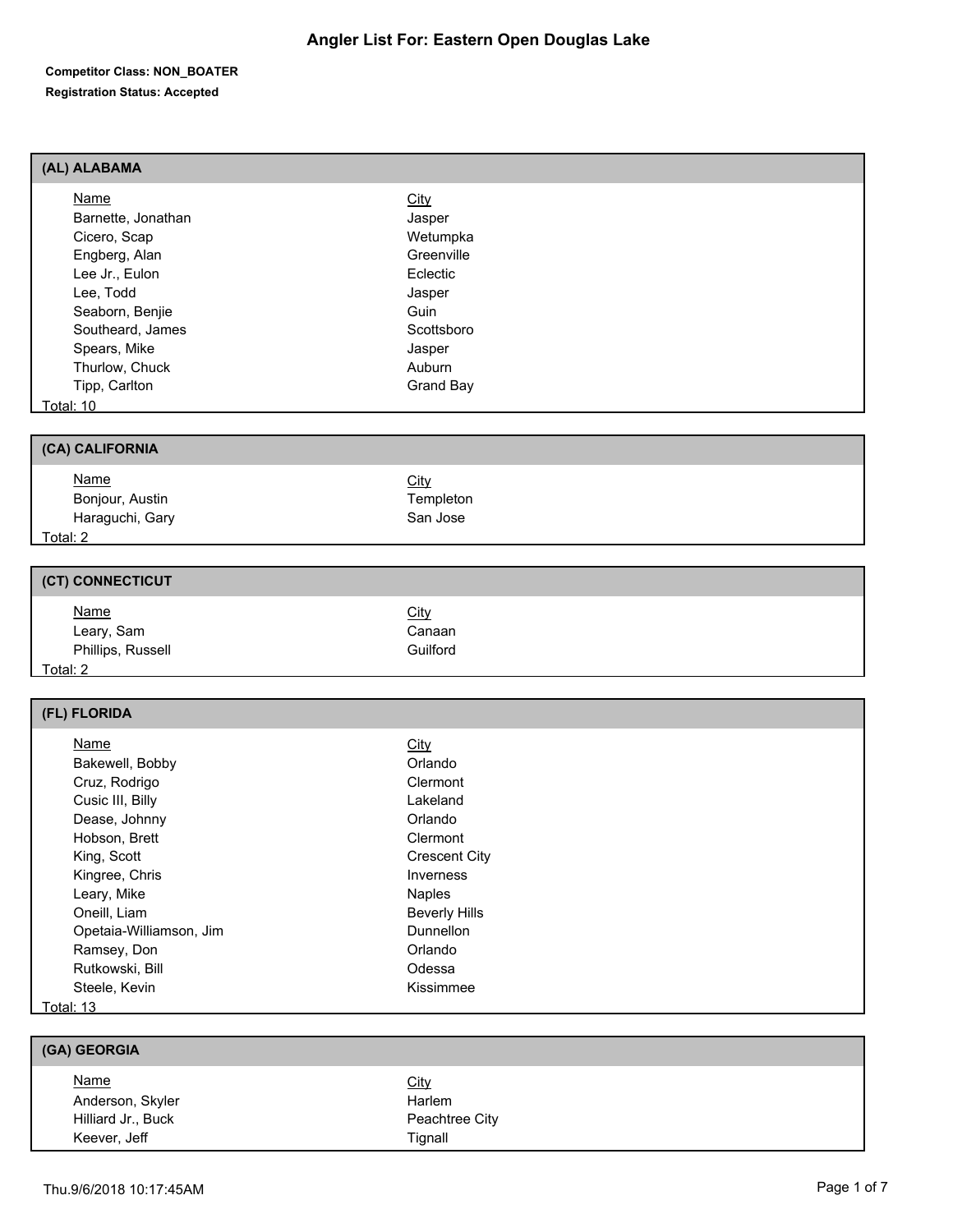## **Competitor Class: NON\_BOATER Registration Status: Accepted**

| Sears, Tony                                                                                                                                                                                                                         | Dahlonega            |
|-------------------------------------------------------------------------------------------------------------------------------------------------------------------------------------------------------------------------------------|----------------------|
| Smith, Danny                                                                                                                                                                                                                        | Tyrone               |
| West, Jay                                                                                                                                                                                                                           | Canton               |
| Total: 6                                                                                                                                                                                                                            |                      |
|                                                                                                                                                                                                                                     |                      |
| (IA) IOWA                                                                                                                                                                                                                           |                      |
| <b>Name</b>                                                                                                                                                                                                                         | <b>City</b>          |
| Cherkas, Ron                                                                                                                                                                                                                        | Ankeny               |
| Total: 1                                                                                                                                                                                                                            |                      |
|                                                                                                                                                                                                                                     |                      |
| (IL) ILLINOIS                                                                                                                                                                                                                       |                      |
| Name                                                                                                                                                                                                                                | City                 |
| Esposito, Gino                                                                                                                                                                                                                      | Sugar Grove          |
|                                                                                                                                                                                                                                     |                      |
|                                                                                                                                                                                                                                     |                      |
| (IN) INDIANA                                                                                                                                                                                                                        |                      |
| <b>Name</b>                                                                                                                                                                                                                         | City                 |
| Bertrand, Cody                                                                                                                                                                                                                      | Dyer                 |
| Rothrock, Bailey                                                                                                                                                                                                                    | Monticello           |
| Total: 2 <b>and 2</b> and 2 and 2 and 2 and 2 and 2 and 2 and 2 and 2 and 2 and 2 and 2 and 2 and 2 and 2 and 2 and 2 and 2 and 2 and 2 and 2 and 2 and 2 and 2 and 2 and 2 and 2 and 2 and 2 and 2 and 2 and 2 and 2 and 2 and 2 a |                      |
| (KS) KANSAS                                                                                                                                                                                                                         |                      |
|                                                                                                                                                                                                                                     |                      |
| <b>Name</b>                                                                                                                                                                                                                         | <b>City</b><br>Sedan |
| Jeffery, Chris<br>Williams, Chase                                                                                                                                                                                                   | Riverton             |
| Total: 2                                                                                                                                                                                                                            |                      |
|                                                                                                                                                                                                                                     |                      |
| (KY) KENTUCKY                                                                                                                                                                                                                       |                      |
| <b>Name</b>                                                                                                                                                                                                                         | City                 |
| Akers, Dennis                                                                                                                                                                                                                       | South Portsmouth     |
| Harrison, Lucas                                                                                                                                                                                                                     | Stamping Ground      |
| Rudd, Jared                                                                                                                                                                                                                         | Salyersville         |
| Salgado, Hermilo                                                                                                                                                                                                                    | Artemus              |
| Salgado, Jose                                                                                                                                                                                                                       | Artemus              |
| Taylor, Jt                                                                                                                                                                                                                          | Grayson              |
| Young, Todd                                                                                                                                                                                                                         | Perryville           |
| Total: 7                                                                                                                                                                                                                            |                      |
| (ME) MAINE                                                                                                                                                                                                                          |                      |
|                                                                                                                                                                                                                                     |                      |
| <b>Name</b><br>Avery, Shaun                                                                                                                                                                                                         | City<br>Windham      |
| Total: 1                                                                                                                                                                                                                            |                      |
|                                                                                                                                                                                                                                     |                      |
| (MI) MICHIGAN                                                                                                                                                                                                                       |                      |
| <b>Name</b>                                                                                                                                                                                                                         | City                 |
| Hall II, Curtis                                                                                                                                                                                                                     | <b>Battle Creek</b>  |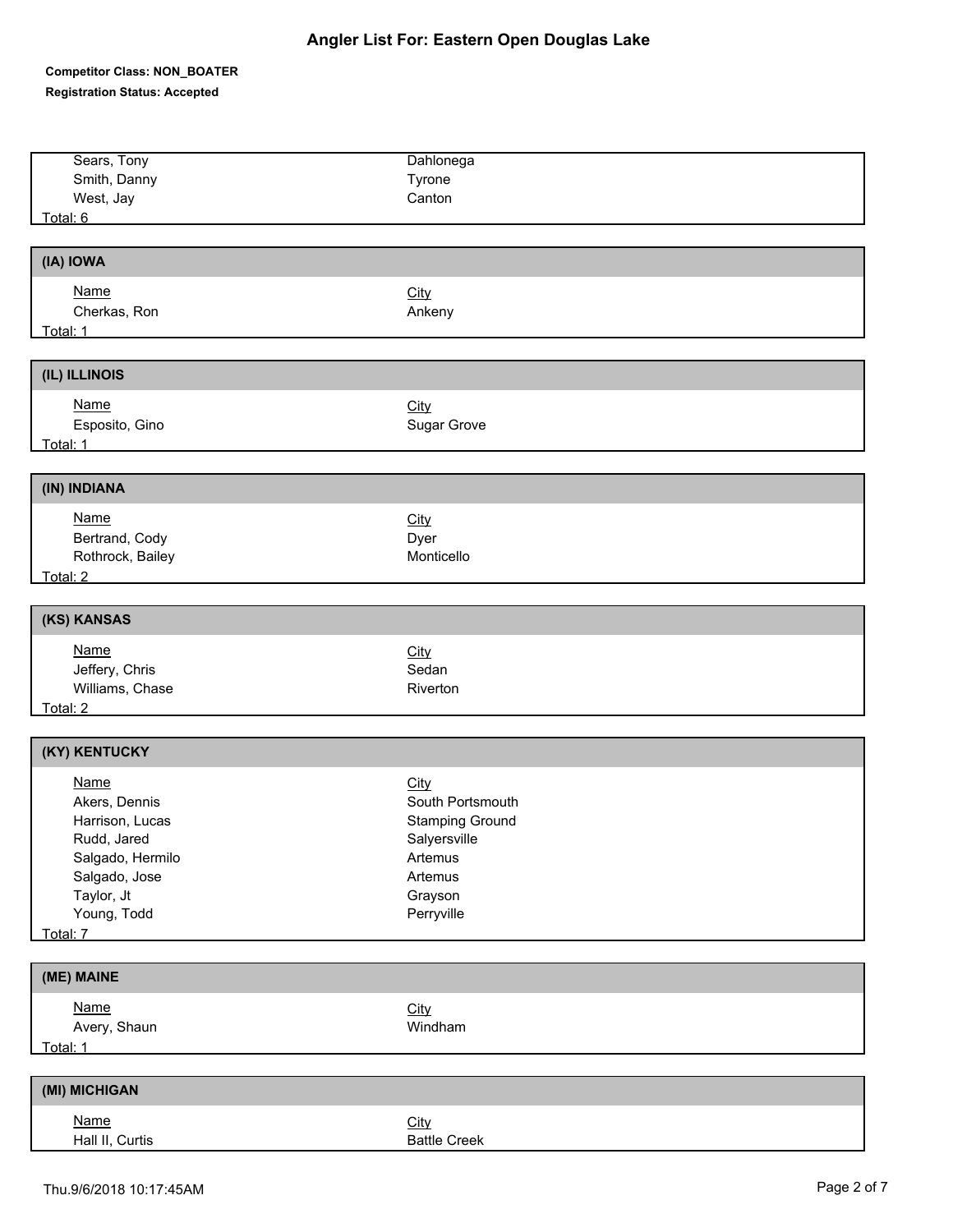#### **Competitor Class: NON\_BOATER Registration Status: Accepted**

| Jezierski, Jon      | Troy               |  |
|---------------------|--------------------|--|
| Quackenbush, Tyler  | Mattawan           |  |
| Upton, Dave         | Saint Clair Shores |  |
| Watts Jr, John      | Flushing           |  |
| White, Tim          | Vicksburg          |  |
| Total: 6            |                    |  |
|                     |                    |  |
| (MN) MINNESOTA      |                    |  |
| <b>Name</b>         | <b>City</b>        |  |
| Mittelstaedt, Kent  | New Hope           |  |
| Pechacek, David     | Hastings           |  |
| Richter, Casey      | <b>Blaine</b>      |  |
| Smith, Chad         | Minnetonka         |  |
| Total: 4            |                    |  |
|                     |                    |  |
| (MO) MISSOURI       |                    |  |
| <b>Name</b>         | City               |  |
| Brandenburg, Leslie | Springfield        |  |
| Tucker, Walter      | Osceola            |  |
| Total: 2            |                    |  |
|                     |                    |  |
| (NC) NORTH CAROLINA |                    |  |
| <b>Name</b>         | City               |  |
| Beeman, Tim         | Winston Salem      |  |
| Burford, Barry      | Charlotte          |  |
| Daddario Jr, C.J    | Mooresville        |  |
| Frickman, Mark      | Reidsville         |  |
| Hayes, Jimmy        | Fayetteville       |  |
| Hoyle, Russell      | Newton             |  |
| Lauster, George     | Gold Hill          |  |
| Mauldin, Greg       | Archdale           |  |
| Roosen, Steven      | Charlotte          |  |

| Williams, Gerald | Maiden        |
|------------------|---------------|
| <b>Total: 15</b> |               |
|                  |               |
| (NJ) NEW JERSEY  |               |
| <b>Name</b>      | <b>City</b>   |
| Stith, Chip      | Piscataway    |
| Total: 1         |               |
|                  |               |
| (NY) NEW YORK    |               |
| <b>Name</b>      | <b>City</b>   |
| Barello, Peter   | Staten Island |

Roten, James West Jefferson Sosebee, Todd Bessemer City Transon, Brian Sherrills Ford Tuttle, Allen Mooresville Wiese, John **Charlotte**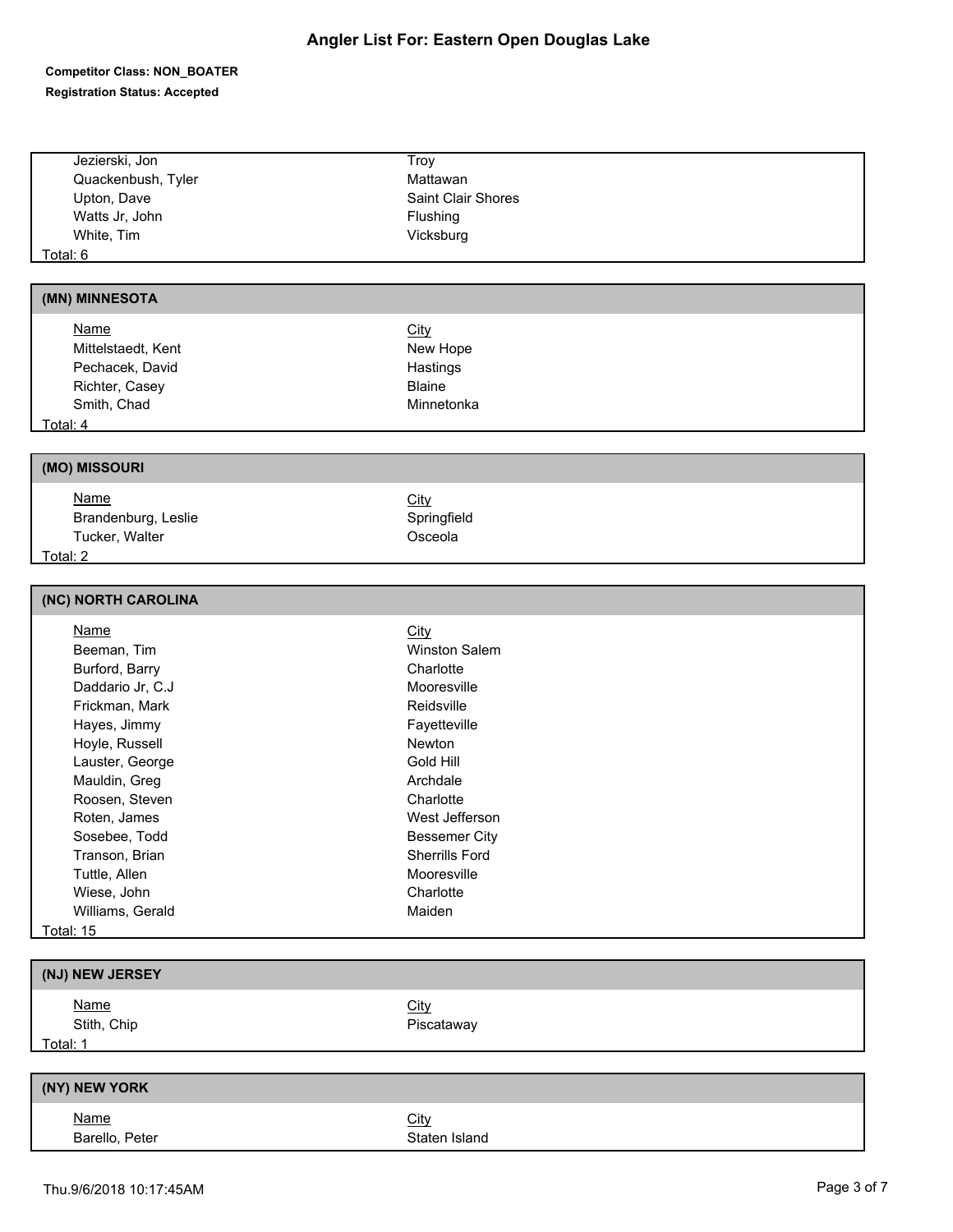#### **Competitor Class: NON\_BOATER Registration Status: Accepted**

| Lopez Jr, Jp      | Brooklyn            |  |
|-------------------|---------------------|--|
| Okuyama, Akira    | <b>Forest Hills</b> |  |
| Pettus, Mandel    | Miller Place        |  |
| Salisbury, Justin | Binghamton          |  |
| <u> Total: 5</u>  |                     |  |

#### **(OH) OHIO**

| Name              | <b>City</b>       |  |
|-------------------|-------------------|--|
| Hopton, Brian     | Mason             |  |
| Johnson, Jacob    | Saint Clairsville |  |
| Maier, Aaron      | Columbus          |  |
| Mccarthy, Matthew | Marysville        |  |
| Robbins, Steve    | Piketon           |  |
| Sutton, Tom       | <b>Bidwell</b>    |  |
| Williamson, Robin | <b>Niles</b>      |  |
| Total: 7          |                   |  |

### **(PA) PENNSYLVANIA**

| <b>Name</b>      | <u>City</u>   |  |
|------------------|---------------|--|
| Brown, Kyle      | Wexford       |  |
| Ferdarko, Jamie  | <b>Dubois</b> |  |
| Setlock, Brian   | Lancaster     |  |
| Sterner, Bradley | Manchester    |  |
| Westrick, Mark   | Hastings      |  |
| Total: $5$       |               |  |

## **(SC) SOUTH CAROLINA**

| <b>Name</b>    | <u>City</u>   |  |
|----------------|---------------|--|
| Greene, Joel   | Enoree        |  |
| Owen, Lance    | Greer         |  |
| Ozmon, Jeffrey | Rock Hill     |  |
| Tapp, Rodney   | North Augusta |  |
| Walters, Todd  | Ladson        |  |
| Total: 5       |               |  |

### **(TN) TENNESSEE**

| Name             | <b>City</b>    |  |
|------------------|----------------|--|
| Abraham, Thomas  | Winchester     |  |
| Adkins, Thomas   | Kingsport      |  |
| Bartosch, Mark   | Clarksville    |  |
| Beasley, Charlie | Maryville      |  |
| Beebe Jr, Daniel | Niota          |  |
| Bible II, Don    | Knoxville      |  |
| Booth, David     | Erin           |  |
| Booth, David     | Tazewell       |  |
| Brady, Herschel  | Morristown     |  |
| Bruce, Bill      | Hendersonville |  |
| Burnette, Cam    | Smyrna         |  |
| Crum, Jimmy      | Afton          |  |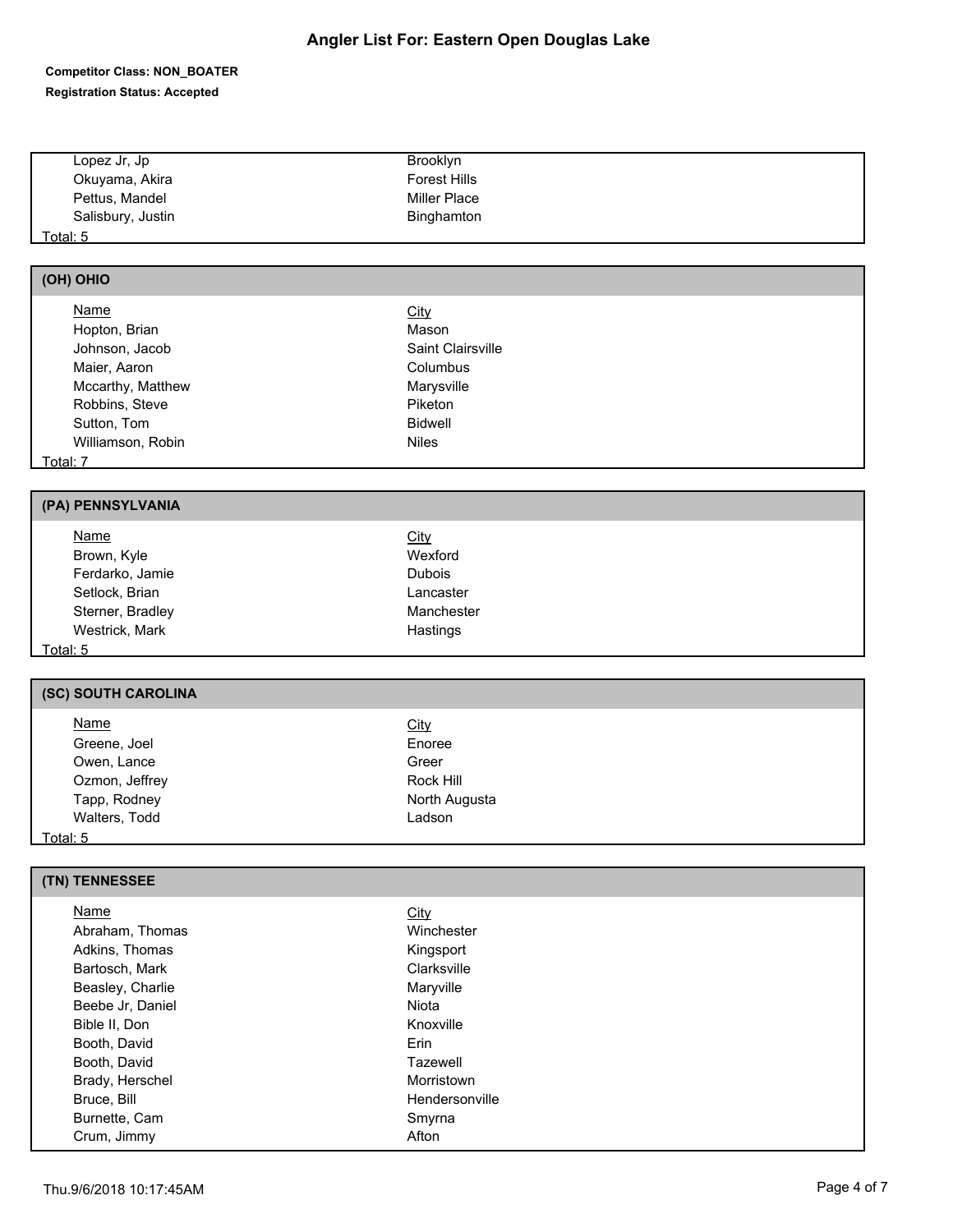### **Competitor Class: NON\_BOATER Registration Status: Accepted**

| Ervin, Gary       | <b>Spring City</b> |
|-------------------|--------------------|
| Foriest, Wayne    | Nashville          |
| Gardner, Jon      | Rogersville        |
| Genz, Taylor      | Indian Mound       |
| Harvey, Don       | Franklin           |
| Henderson, Hammer | Jefferson City     |
| Hennessey, Chuck  | Knoxville          |
| Hester, Shane     | Murfreesboro       |
| Hodges, Toney     | Gallatin           |
| Holtsclaw, Roger  | Johnson City       |
| Humphrey, Will    | Seymour            |
| Iddins, Keith     | Knoxville          |
| Kenner, Adam      | Kingsport          |
| Kenner, Jerry     | Kingsport          |
| Leonard, Tim      | Greeneville        |
| Lodwick, Kenneth  | Dandridge          |
| Mccoy, Kibbee     | Morristown         |
| Mcmahan, Tyler    | Madisonville       |
| Miracle, Steve    | <b>White Pine</b>  |
| Osborn, Drew      | Maryville          |
| Patterson, Pete   | Kingsport          |
| Payne Jr, Bob     | Dandridge          |
| Peters, Scott     | Knoxville          |
| Peters, Spencer   | Knoxville          |
| Prichard, Drake   | Knoxville          |
| Proctor, Terry    | Sevierville        |
| Richards, Ronnie  | Smithville         |
| Rose, Matthew     | Talbott            |
| Simm, Andy        | <b>Piney Flats</b> |
| Snyder, Randy     | Knoxville          |
| Spurgeon, Jeff    | Harriman           |
| Trapp, Logan      | Greenbrier         |
| Tuttle, Wesley    | Arthur             |
| Ullery, Chad      | Dandridge          |
| Vaught, Jason     | Powell             |
| Wall, Daniel      | Hartford           |
| Welch, Charles    | Knoxville          |
| Total: 49         |                    |
|                   |                    |

| (TX) TEXAS                  |                   |
|-----------------------------|-------------------|
| <b>Name</b><br>Goebel, John | City<br>Lumberton |
| Total: 1                    |                   |
|                             |                   |
| (UT) UTAH                   |                   |

| <u>Name</u> | <b>City</b> |
|-------------|-------------|
| Stone, KC   | Ogden       |
| Total: 1    |             |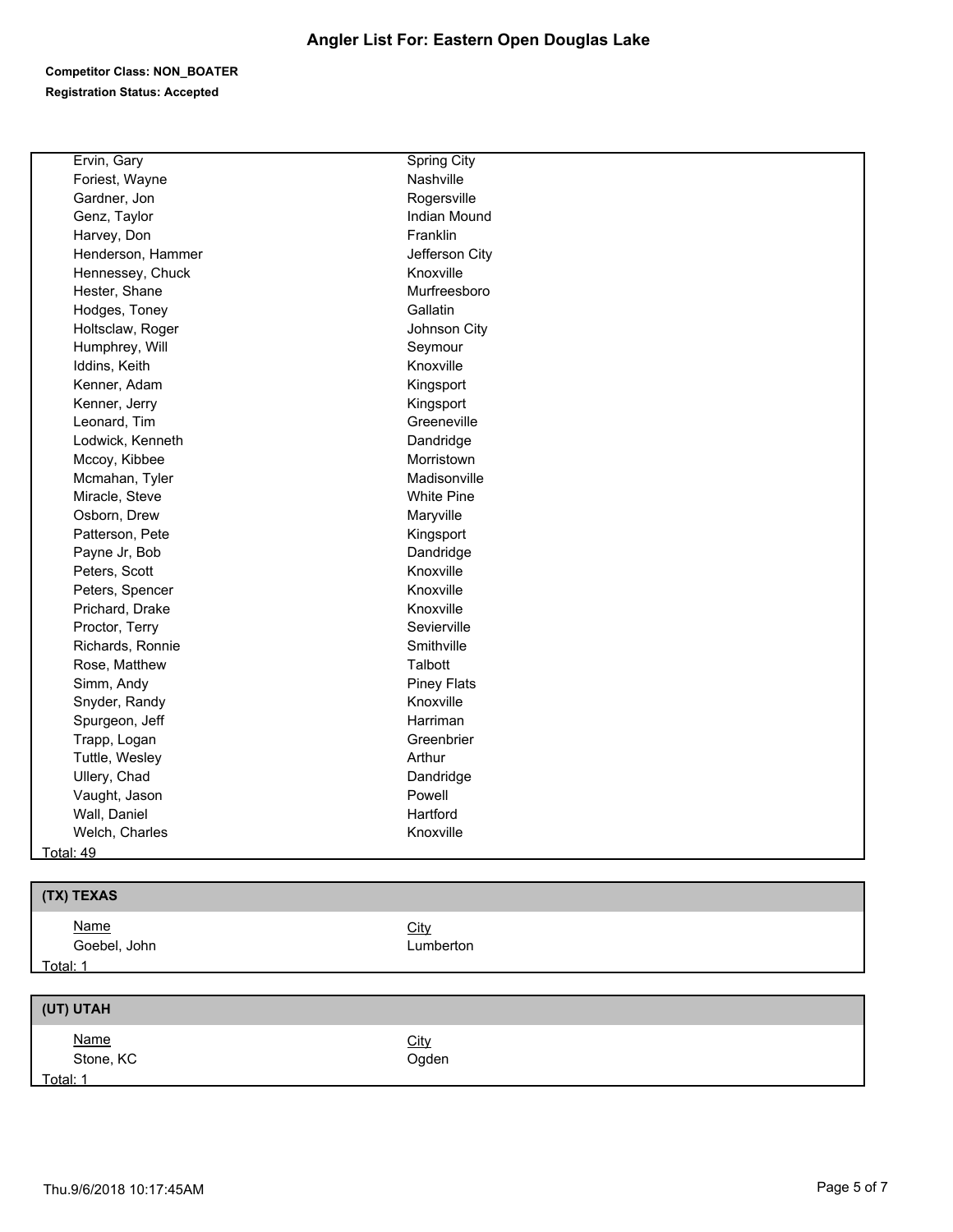#### **Competitor Class: NON\_BOATER Registration Status: Accepted**

## **(VA) VIRGINIA**

| Name                | <b>City</b>         |
|---------------------|---------------------|
| Brandt Jr., Barry   | <b>Newport News</b> |
| Carroll, Gary       | Jonesville          |
| Fochtman, Charles   | Moneta              |
| Hankins, Jonathan   | North Tazewell      |
| Hitt, Jeff          | Grottoes            |
| Hoyt, Robert        | Rocky Mount         |
| Jerman, Rick        | Springfield         |
| Maye, Jeremy        | Windsor             |
| Pollio, Jack        | Chatham             |
| Tabisz, Paul        | Virginia Bch        |
| Vest, John          | Cloverdale          |
| Williams Jr. Rick   | Sandston            |
| $T$ otol $\cdot$ 12 |                     |

<u>Total:</u>

| (VT) VERMONT     |             |  |
|------------------|-------------|--|
| <u>Name</u>      | <b>City</b> |  |
| Beaulieu, Roland | Swanton     |  |
| Comeau, Michael  | Jericho     |  |
| Total: 2         |             |  |

# **(WA) WASHINGTON** Name<br>
Gregory, Scott<br>
Gregory, Scott Gregory, Scott Total: 1

Name City Coburn, Paul **Pewaukee** 

#### Total: 1

| (WV) WEST VIRGINIA |                        |  |
|--------------------|------------------------|--|
| Name               | <b>City</b>            |  |
| Hall, Gary         | Delbarton              |  |
| Hamer, Rick        | Charleston             |  |
| Howard, Mike       | <b>Fraziers Bottom</b> |  |
| Milam, Joshua      | South Charleston       |  |
| Watson, Wesley     | Huntington             |  |
| Total: 5           |                        |  |
|                    |                        |  |

| (JP) JAPAN                     |                      |
|--------------------------------|----------------------|
| <u>Name</u><br>Murooka, Yuichi | <u>City</u><br>Tokyo |
| Total: 1                       |                      |